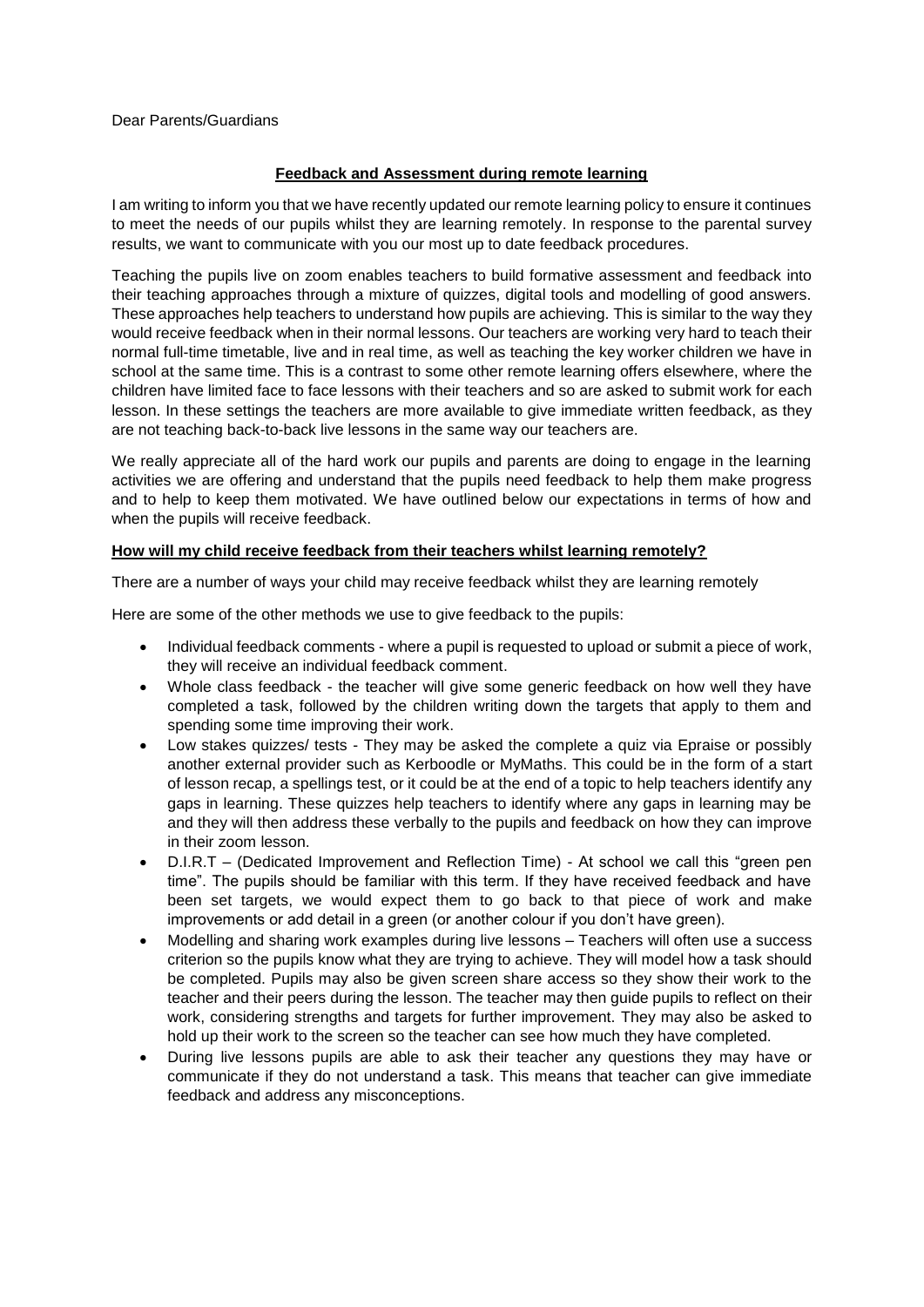# **How often will my child be asked to submit a piece of work?**

This will vary between subjects. In addition to the built-in feedback the pupils are receiving in live lessons they will be asked to participate in a number of more formal assessment activities. In English, Maths and Science these will occur at least once a week and in other subjects at least once a fortnight. However, it will depend on the topic and type of learning they are doing in those individual lessons. They may be asked to submit a photo or upload the work they have done so the teacher can see how they are progressing, or they may be asked to submit an extended piece of writing. They may also participate in quizzes to test their knowledge and understanding of the key concepts they have covered. This could be using Epraise or other providers such as Kerboodle, which will give them instant feedback on how they performed.

## **What will happen to the work that my child is completing at home?**

When the children return to school, we will expect them to bring in all of the work they have completed whilst learning remotely. Teachers are delivering their normal curriculum content, which is meaningful and ambitious. It is not "fill in" work and it is important that we can see what they have done on their return. Teachers will spend time with the pupils reflecting on the work they have produced as well as celebrating and rewarding their hard work.

We ask that the children try to keep their work organised and in date order. If it is possible, the children should keep a folder or plastic wallet for each subject and file their work away as it is completed. This is something we would have liked to have provided the children, had we had more notice of the school closure. If you are not able to keep the work in folders, keep it in subject piles and we will provide folders when your child returns to school.

Where pupils have been given targets to improve their work, they may be asked to go back to previous piece of work and edit it and so we suggest they have their previous lessons work available when they attend their zoom lessons.

# **How can my child see the feedback they have received for work they have submitted?**

When your child submits a piece of work via Epraise, they will receive an individual feedback comment. You may have noticed that your child's planner on Epraise is colour coded. Work that is due is yellow, overdue is red, and completed is green. If your child has submitted a piece of work for that lesson, once the teacher has written a feedback comment, the colour will change to blue as seen below. They should then click onto it and read the feedback. It would be a good idea to the pupil to use a different coloured pen (preferably green) and write a summary of the feedback they have received on the relevant piece of work.

On the school website, under the remote learning tab, there is a video which shows the pupils how to upload work via Epraise.



## **Why does my child have such a high number of pieces of work overdue?**

We made the decision as a school, that in order for pupils to access their zoom links easily, they would be added to their planner. Unfortunately, this also adds itself to the to do list and may indicate that there is work due. If your child goes to their planner and views their to do list, they can click on the "not done" button which will change the status of that lesson to complete and this will reduce the number of overdue items shown on the parent app. Where a teacher has requested a piece of work to be submitted, the task will not change to complete and will remain as due or overdue until the child has uploaded the requested file.